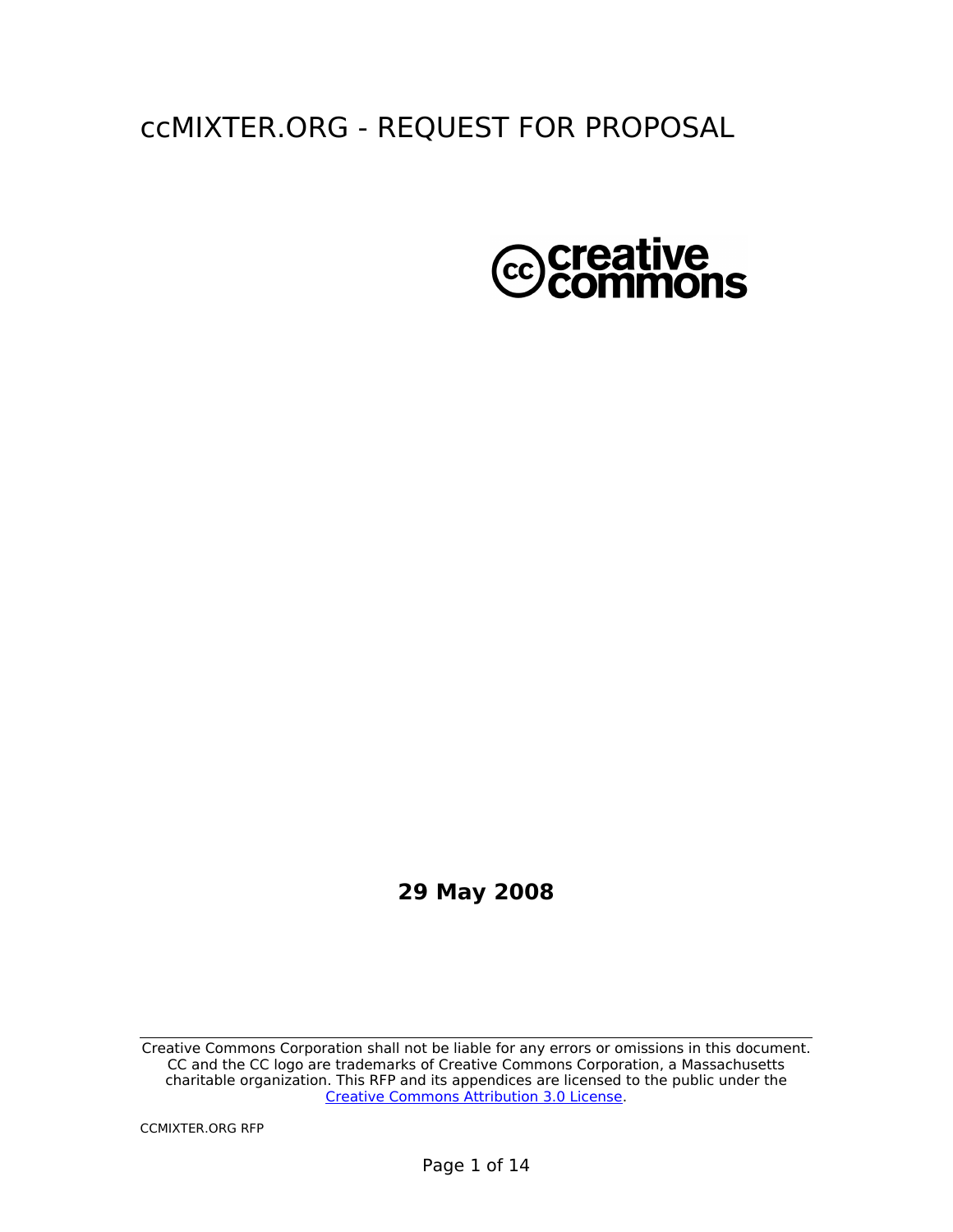## **1. Introduction**

#### **1.1**Summary; Purpose of this RFP

Creative Commons ("CC") is accepting proposals from third parties to acquire and operate the site located at ccMixter.org ("ccMixter") consistent with the requirements in this RFP, including the Appendices. Proposals must also be consistent with the CC mission and the spirit of ccMixter, regardless of whether the proposal is made by a commercial or noncommercial entity.

The purpose of this Request for Proposal ("RFP") is to provide third parties that wish to participate in the RFP process (each, a "Participant") with relevant information relating to ccMixter and the RFP process, in order for them to have the opportunity to submit proposals.

#### **1.2**ccMixter.org

ccMixter was originally envisioned by former CC Executive Director Neeru Paharia and prototyped by MIT computer science students. ccMixter.org was launched by CC in November 2004 to demonstrate legal mixing and reuse of music content, one area in which CC licenses have found firm footing and support. CC believes that ccMixter.org has fulfilled its initial mission of concretely demonstrating "legal reuse." However, running a community music site is not one of CC's core competencies, and accordingly, CC's Board of Directors has decided that ccMixter should be transitioned to another person or entity with the necessary resources and expertise for ccMixter to continue to grow and reach its full potential.

#### **1.3**Creative Commons

Creative Commons is a Massachusetts charitable corporation. Creative Commons' mission is two-fold: to provide tools for legally expressing a "some rights reserved" approach to copyright; and to reduce the transaction costs of re-using works covered by copyright.

Creative Commons desires to dispose of the ccMixter assets through a competitive process while remaining consistent with Creative Commons' charitable purpose. Creative Commons will comply with applicable law in connection with this conveyance, including any obligations imposed by nonprofit or charitable organizations law.

#### **1.4**Intellectual Property

The intellectual property assets relating to ccMixter that are to be included in the transaction are identified in Appendix A.

#### **1.5**Commercial Terms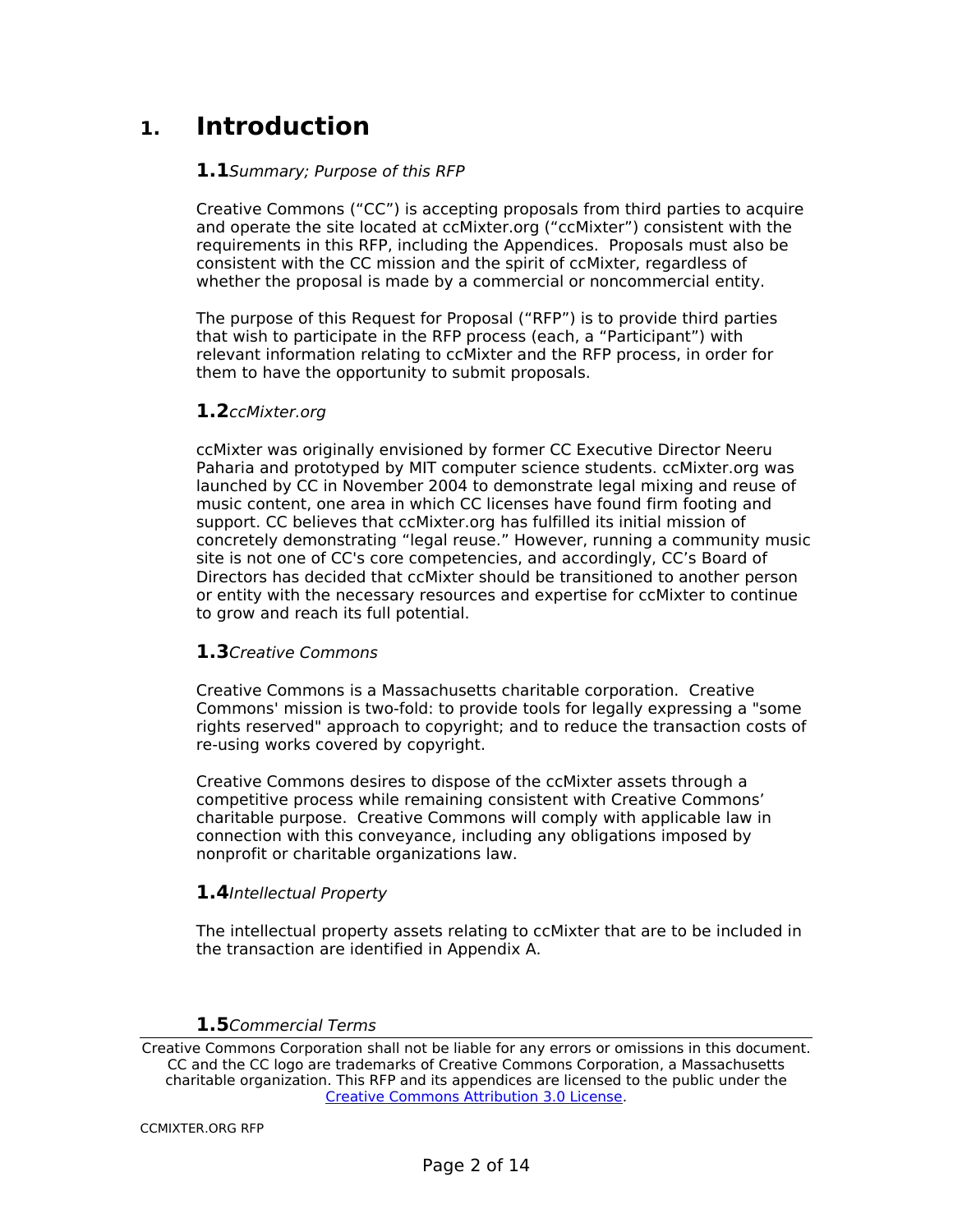Participant's response must address the terms set forth herein and referenced in Section 3, below, as well as reflect Participant's vision for the future of ccMixter and proposed commercial terms for the transaction, which shall incorporate the CC commercial terms attached as Appendix B. No variances from the principles articulated by Larry Lessig and reproduced in Appendix B will be considered. Any other material variances from Appendix B proposed by Participant will require a written rationale that explains the proposed alternative and how it is beneficial to CC and ccMixter.

This document shall not be construed as a contract between the parties and no communication, whether verbal or written by CC personnel or agents of CC during the course of the evaluation process shall create such a contract in respect of the products or services specified in this RFP.

Participant must examine this document and be satisfied that Participant fully understands its obligations. CC shall rely upon the information Participants provide and, if information provided in response to this RFP proves inaccurate, CC reserves the right to terminate any contract awarded.

## **RFP Response Instruction**

The following section provides instruction on the process and the specific details on how to respond to this RFP.

#### **2.1**General Overview

This is an open and competitive process.

Proposals received after **5:00PM PST, 29 July 2008**, will not be considered and will be rejected.

The proposal must contain the signature of a duly authorized officer or agent of the entity submitting the proposal.

If Participant wishes to submit multiple solutions for disposition of ccMixter by CC, please do so.

Provisions of this RFP and the contents of the successful responses are considered available for inclusion in the final contractual negotiations.

CC may elect to require subsequent phases of the process, in which any finalists may be required to submit supplementary information.

#### **2.2**RFP Timeline

The RFP timeline is as follows: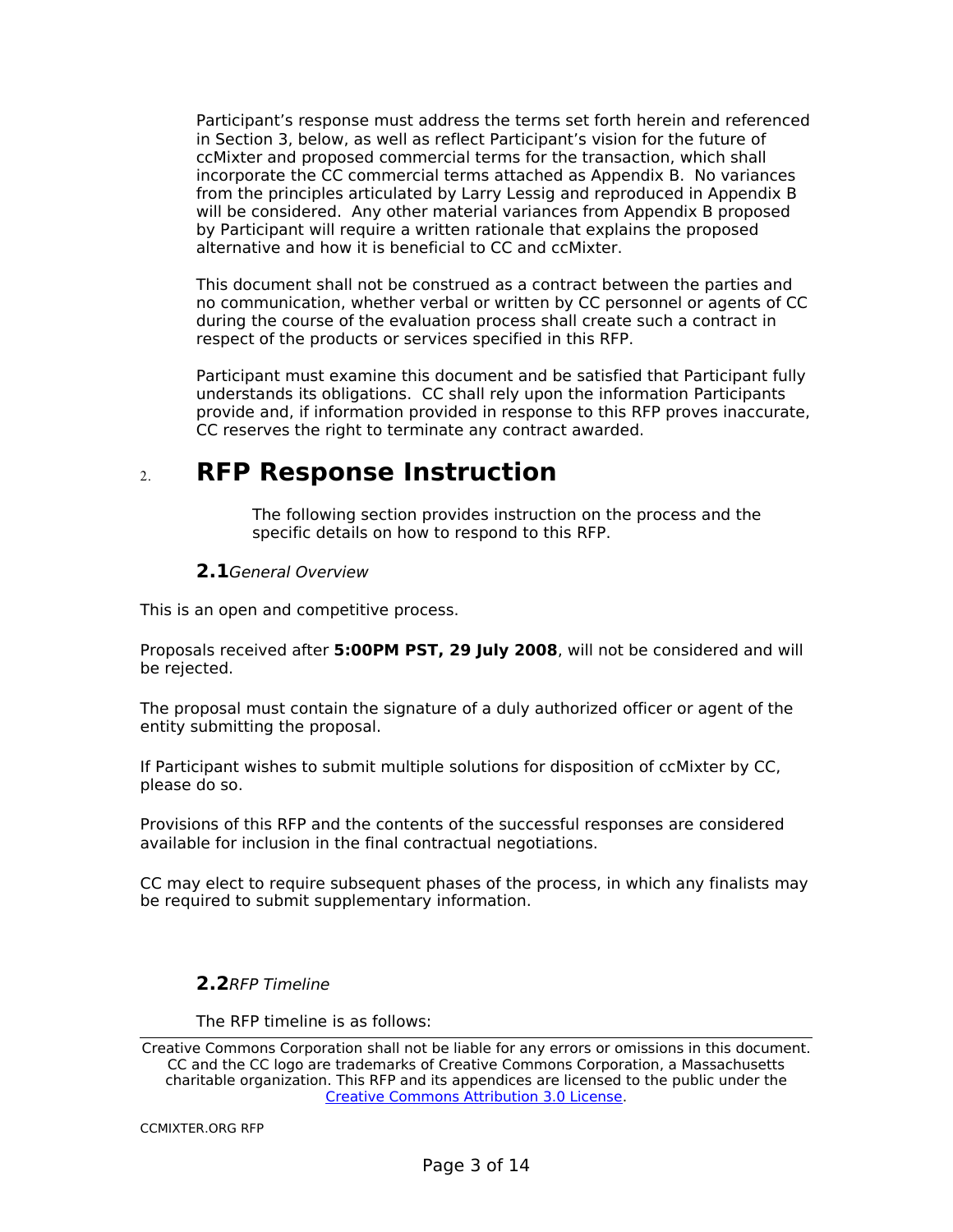**(a)**This RFP is dated 29 May 2008.

**(b)**Proposals are due no later than 5:00PM PST on 29 July 2008.

**(c)**Proposals will be evaluated thereafter for a period of approximately 30 days. During the evaluation period, we may require interviews with our evaluation team. Participant will be notified if this is necessary.

**(d)**The name of the candidate or candidate organization(s) selected as finalist(s) will be decided on or about 1 September 2008, at which point CC will use commercially reasonable efforts to notify the other candidates who are no longer under consideration.

**(e)**Negotiations will begin immediately with the successful finalist(s) and should conclude no later than 30 September 2008 (subject to extension by CC in its discretion). All negotiations are subject to final approval by the CC Board of Directors.

**(f)**CC anticipates publicly announcing the conclusion of the RFP process when negotiations have concluded or CC terminates the RFP process, whichever occurs first.

#### **2.3**Notice of Intent to Respond

Participants may, but are not required to, register by sending an email notifying CC of their intent to participate in the RFP process, but in no event later than 5:00PM PST on 18 July 2008. This should be emailed to ccmixter-rfp@creativecommons.org. Failure to email a notice of intent means that such Participant will not receive any communications from CC prior to the proposal deadline date relating to this RFP, including, potentially, changes to the RFP process that may be provided to the other registered Participants. Participants alone are responsible for ensuring their proposals comply with all terms of this RFP, including any updates or communications provided by CC and posted on the CC website. Participants should ensure they review the CC web site for any updates, changes or supplementary information relating to this RFP prior to submitting their proposal.

#### **2.4**RFP Questions and Communications

Participants may ask for clarifications to the RFP until 5:00PM PST on 18 July 2008. After this time, no further questions will be accepted from any Participant. Questions should be documented in a single email whenever possible and sent to ccmixterrfp@creativecommons.org. CC cannot commit to answering questions within any guaranteed time frame.

Answers to questions raised and the questions themselves may be provided to all registered Participants in CC's sole discretion, although CC makes no commitment to do so. Therefore, Participants should not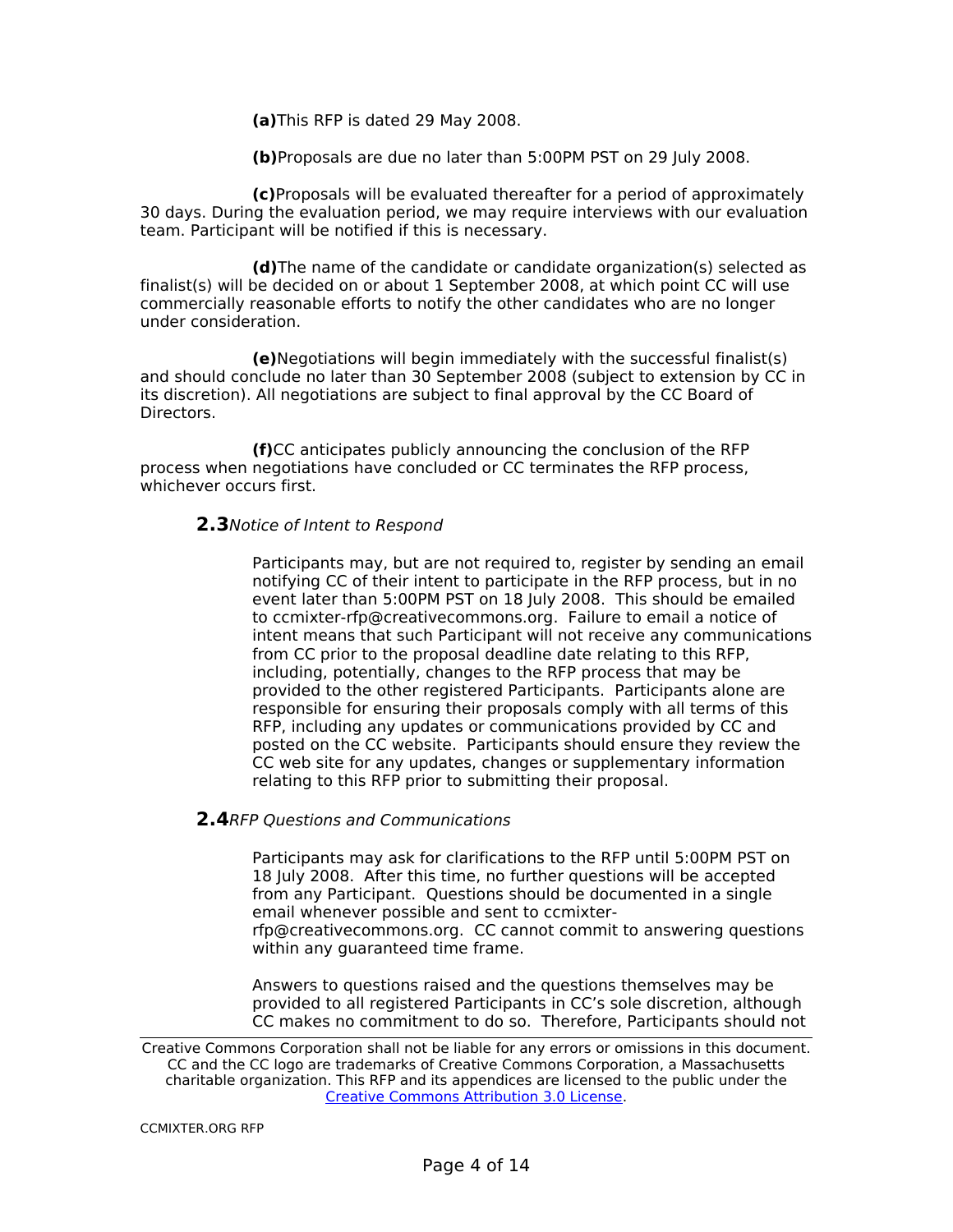submit questions that disclose confidential information unless Participant has entered into a nondisclosure agreement with CC, as discussed in Section 4.12 below. CC cannot be responsible or liable for disclosure of a Participant's confidential information except as otherwise set forth in a nondisclosure agreement.

Except for questions submitted in accordance with the foregoing, due to the complexity of this process and to ensure consistent and fair communication with Participants, CC requires that no further business communication take place between any Participant and CC or ccMixter personnel after the Participant becomes aware of this RFP, unless such communication is initiated by CC or is unrelated to the RFP or ccMixter. **Further, all communications between any Participant and CC or ccMixter personnel must be submitted via CC's or ccMixter.org's email portal, with no other communications taking place between Participants and individuals associated with CC and ccMixter.org.**

CC recognizes that Participants may become or are already involved with ccMixter.org, including involvement on ccMixter.org email discussion lists or other cc.Mixter.org sponsored forums. CC also recognizes that ccMixter.org community members may wish to discuss the RFP process in such forums, and CC is supportive of those conversations. Notwithstanding, CC will look unfavorably on activities by Participants in those forums that could be construed as abusive or unfair promotion of the Participant's proposal. If community members request information from Participants via ccMixter.org sponsored forums, Participants are strongly encouraged to post responses openly so that all forum members may have the benefit of the information Participant provides.

## **Response Requirements**

To allow for an expeditious and comprehensive response evaluation, we ask Participants to adhere to the following response requirements. Failure to conform to this request will delay the evaluation process and may reflect negatively on the Participant during evaluation.

#### **3.1**Special Response Requirements

**Participants shall review the restrictions in the attached Appendices and state their compliance with the provisions in general. Further, Participants must clearly state how the requirements of the RFP and Appendices are met by Participant's proposal including, without exception, the points and information specifically raised and requested in Section 2, above, and Section 4, below. Further, Participants must disclose any affiliation with ccMixter.org, CC, its Board of Directors, and employees or consultants of CC and ccMixter.org. The terms set forth in the RFP and Appendices do not represent all of the CC legal terms and CC reserves the right to add**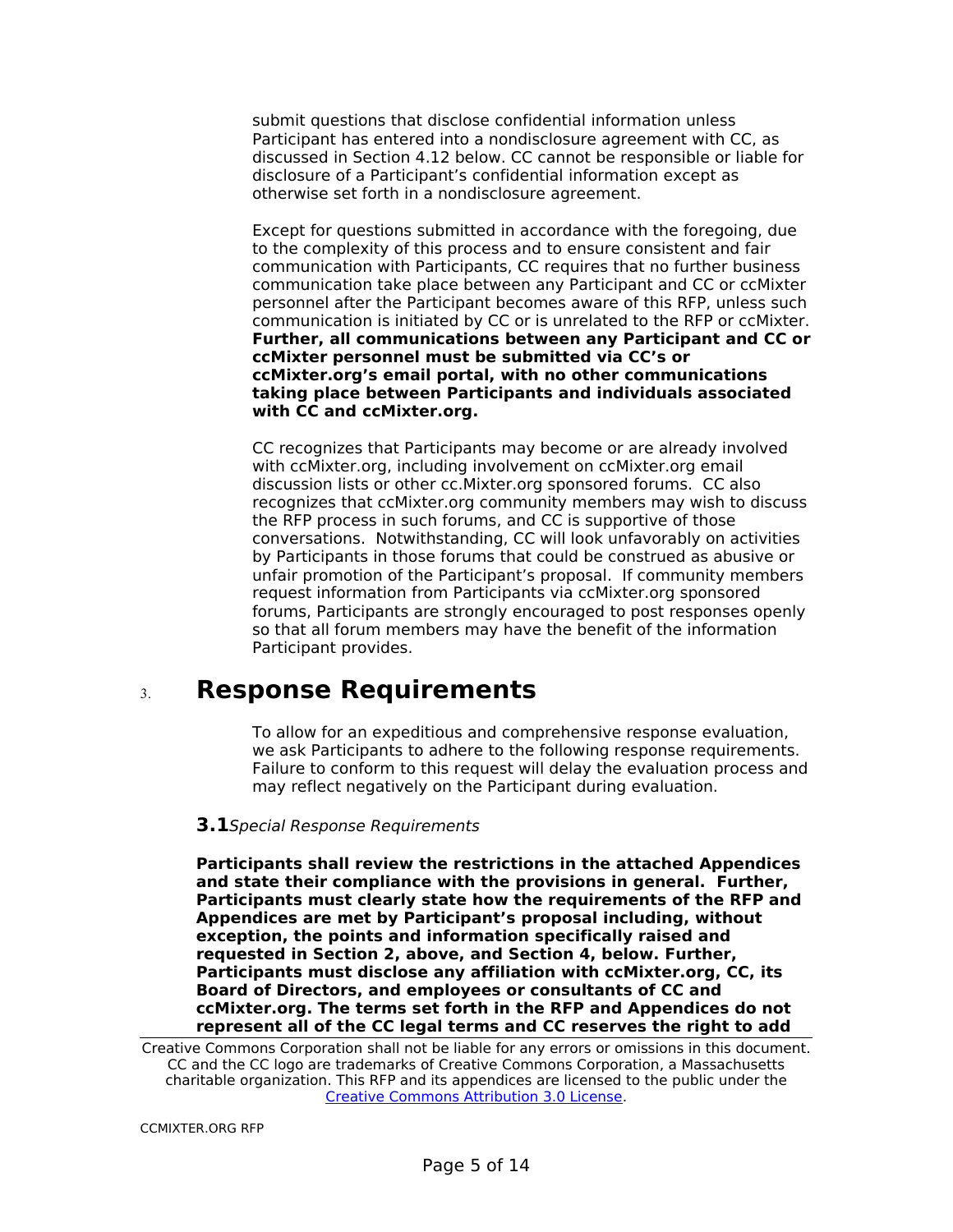#### **to and/or modify such terms at any time, including in any definitive agreement(s).**

#### **3.2**General Response Requirements

**(a)**Proposals shall be precise and complete. All relevant assumptions and context required for implementing the proposal shall be provided.

**(b)**Please ensure that responses include sufficient information to clearly detail the advantages of the proposal. Responses should be tailored specifically to answer the requirements and questions provided in the RFP.

**(c)**Participants are encouraged to answer all questions with reference to design mock-ups, manuals, data sheets, product brochures, previous sections, or other supporting material as necessary. All RFP responses, supporting materials, and other documentation submitted with responses will become the property of CC.

**(d)**Proposals shall provide maximum implementation clarity. Participants should provide detailed descriptions on how their proposal will be implemented to meet CC's objectives.

**(e)**CC makes no commitment regarding ongoing affiliation, participation or collaboration by current CC or ccMixter.org employees, consultants or volunteers post-closing. Proposals may not require any such commitments as a condition to closing or entering into a definitive agreement.

**(f)**In the event it becomes necessary to revise the RFP, addenda will be forwarded to all who received the original RFP and registered with the RFP process. For avoidance of doubt, CC expressly reserves the right to extend the response date.

#### **3.3**Proposal Submission

**(a)**Format; Submission Address and Logistics

Proposals should consist of a cover letter and proposal body in OpenOffice, Word, or PDF format, with any spreadsheet attachment in OpenOffice, Excel, or PDF format. Further attachments that describe the candidate or the candidate organization are welcome. Proposals shall be delivered to ccmixterrfp@creativecommons.org.

#### **(b)**General Tips

**(i)**Submissions that are concise and easy to read will inevitably receive more consideration.

**(ii)**Submitted documentation should be confined to that directly relevant to the items requested in the RFP. If this is not practical, Participants must make clear what portion of the documentation pertains directly to the RFP and what portion does not.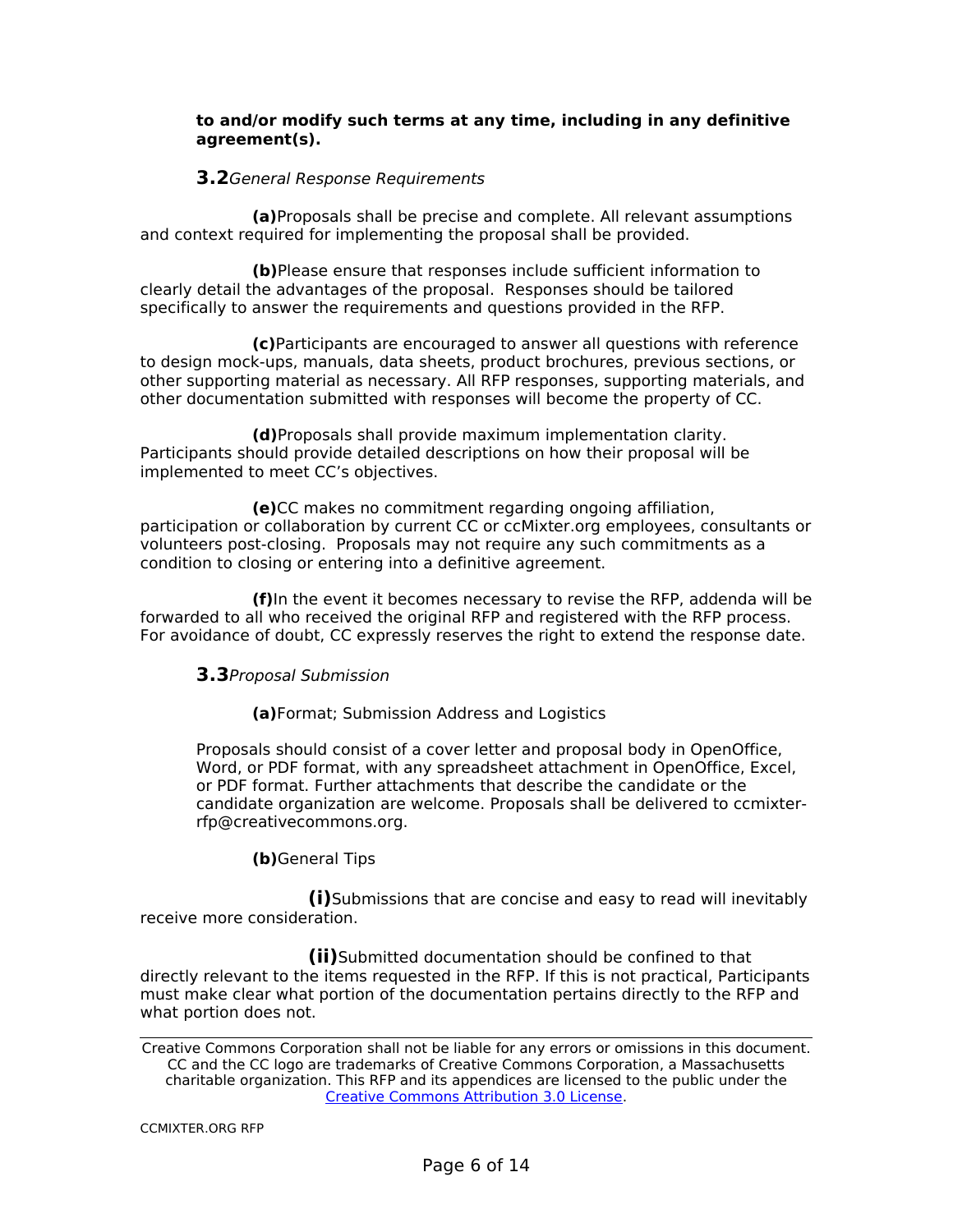## **General Terms and Conditions**

#### **4.1**Proposal Validity

The information included in responses to the RFP (and any CC follow-up requests and questions) must be valid for 120 days from Participant's submission. The contents of any response submitted by the Participant will be considered an offer to contract by the Participant with CC pursuant to this RFP. Any portion of the Participant's response to this RFP may be incorporated into any definitive agreement prepared by CC as a result of this RFP, as well as those modifications mutually agreed upon through negotiations between CC and the Participant, and any terms and conditions required by law, regulation or local ordinance.

A response to this RFP may be submitted on behalf of an individual, provided that such individual is 18 years of age or older and is fully able and competent to enter into a legally binding agreement.

If a response is submitted on behalf of an business, organization or other entity, the response must be submitted by a person who (i) is duly authorized to make the response on behalf of the submitting organization, and expressly makes such representation; (ii) is identified by name and title; (iii) uses an email address associated with the submitting organization; and (iv) includes the physical mailing address of the submitting organization, along with its legal status (e.g., a Delaware corporation) and a representation that it is in good standing in such jurisdiction.

#### **4.2**Right to Accept or Reject

CC reserves the right to accept or reject any response in its sole discretion. Please note that a response to this RFP does not commit CC to any course of action resulting from its receipt and that CC may, at its discretion:

**(a)**Reject any submission; CC is not bound to give any reason for the rejection.

**(b)**Reject any submission which does not conform to the instructions and specifications which are contained herein.

**(c)**Select a Participant based upon its own unique set of criteria. CC is not bound to disclose the details of such criteria and may at any time alter the criteria to reflect CC's changing needs.

**(d)**Reject all submissions.

**(e)**Terminate or modify this RFP process.

CC reserves the right to accept or reject any or all responses, to take exception to these specifications or to waive any formalities. CC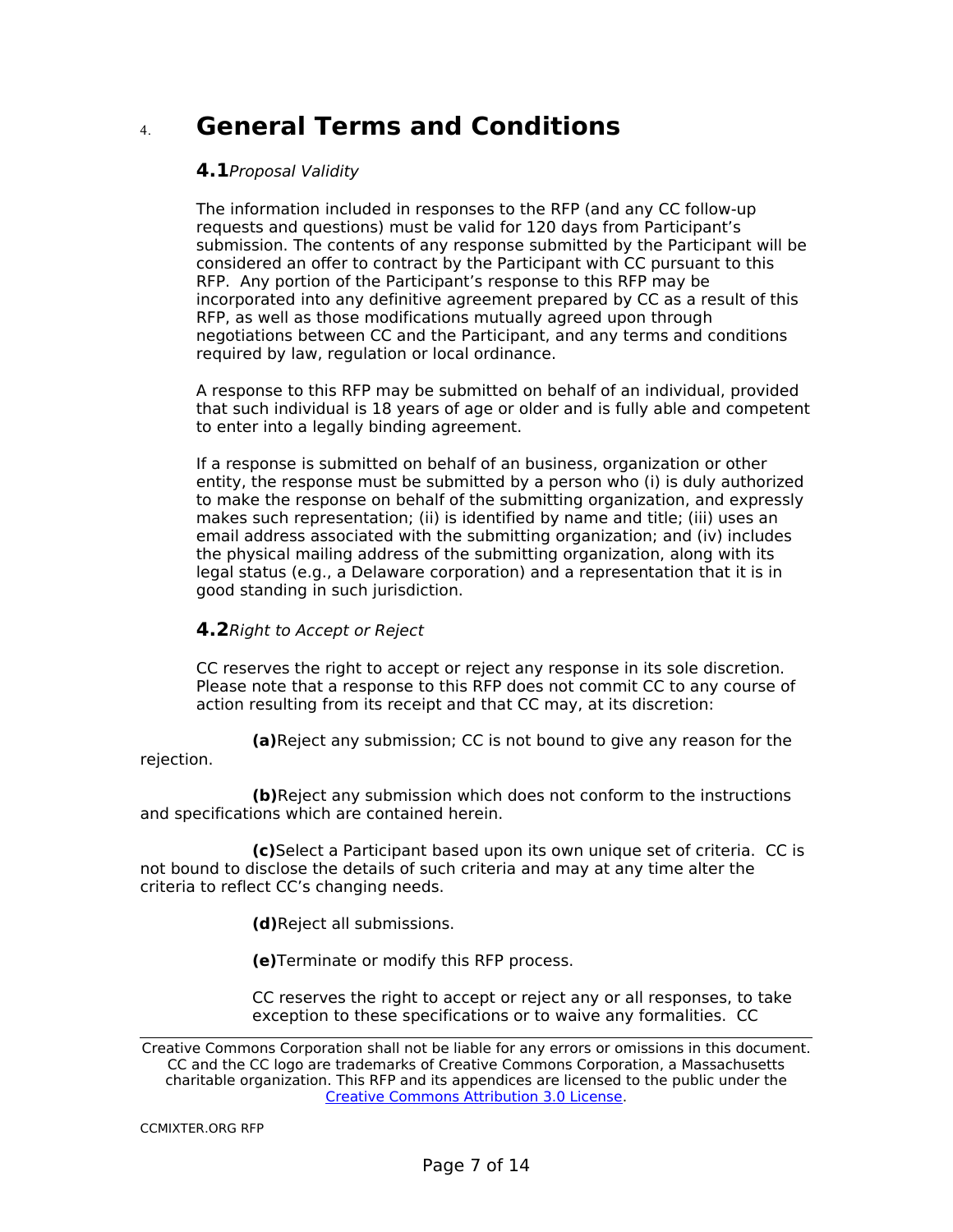specifically reserves the right to negotiate a contract with the selected Participant, or to negotiate with one or more finalists, or to pursue any other course that it determines in its sole discretion.

Participant may withdraw a response submitted to CC before 5:00PM on 29 July 2008, provided that such request must be made in writing.

#### **4.3**Contract Negotiation

CC may negotiate with one or more Participants who submit proposals that, in CC's sole judgment, may be suitable acquirers, and may negotiate with such Participants or with other firms in any manner that CC determines in its sole discretion to be in its best interests. Either the Participant or CC may suspend or terminate negotiations for any or no reason with no liability. Without limiting the generality of the foregoing, if any Participant fails to provide information requested by CC in a timely manner, or fails to negotiate in good faith, CC may terminate negotiations with that Participant. The decision to commence, continue or terminate negotiations with any Participant or other firm is solely at the discretion of CC and CC may, in its sole discretion, invite any Participant to commence negotiations at any time.

If contract negotiations are commenced, they shall be held in a mutually agreeable location at a date and time to be determined. Participant will be responsible for all of its direct and related costs related to responding to this RFP, any subsequent requests for information, negotiations, advisory fees and expenses (attorneys, accountants, tax, and other costs), including, but not limited to, travel and expenses incurred in connection with interviews and negotiations.

Conclusion of definitive agreements is subject to CC Board approval and CC reserves the right to reopen, suspend, or terminate the process or modify the finalist pool if it determines that this is in the best interest of CC or ccMixter. CC reserves the right to extend the process dates or add process steps by modification of this RFP.

All contracts are subject to review by CC legal counsel. Definitive agreements will include CC's form of agreement setting forth terms of contract, which outlines payment, terms and conditions, and other necessary items.

THIS RFP CONTAINS NO CONTRACTUAL OFFER BY CC OF ANY KIND. ANY PROPOSAL SUBMITTED WILL BE REGARDED AS AN OFFER BY THE PARTICIPANT AND NOT AS AN ACCEPTANCE BY THE PARTICIPANT OF ANY OFFER BY CC. ANY AGREEMENT BETWEEN CC AND THE PARTICIPANT WILL ONLY BE AS SET FORTH IN A DEFINITIVE WRITTEN CONTRACT BETWEEN CC AND THE PARTICIPANT.

#### **4.4**Participant Selection

Creative Commons Corporation shall not be liable for any errors or omissions in this document. CC and the CC logo are trademarks of Creative Commons Corporation, a Massachusetts charitable organization. This RFP and its appendices are licensed to the public under the Creative Commons Attribution 3.0 License.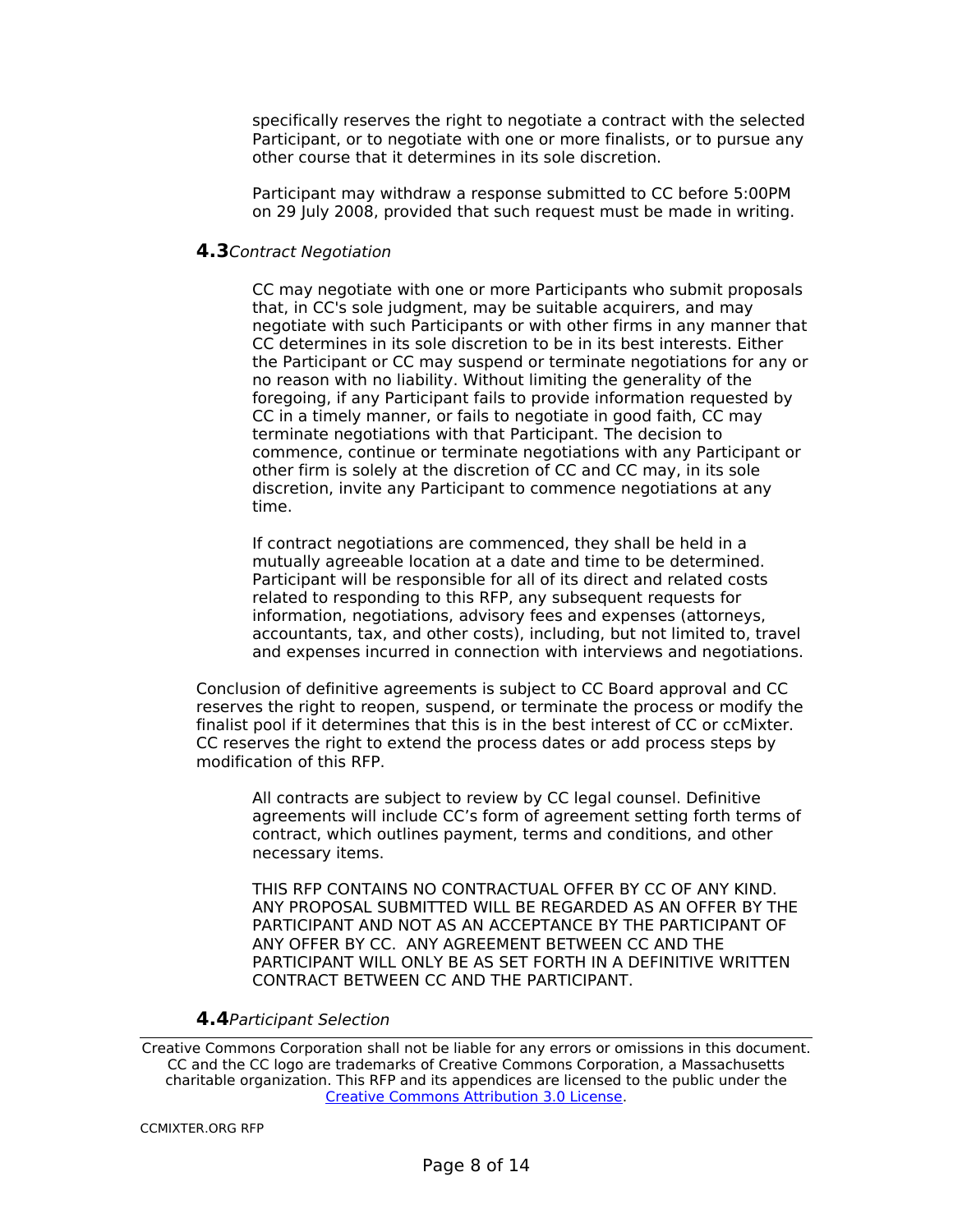CC reserves the right to use its own best judgment and consideration in evaluating and selecting Participants, with the final selection to be made its sole discretion as to the solution providing the best overall fit and Participant capabilities, as well as the financial terms proposed by the Participant. The overall selection process will include factors from Participant responses, interviews, presentations, financials and references, including, without limitation:

**(a)**Commitment and ability to conform to the principles described in guidelines above and in Appendix B.

**(b)**Plan and vision for ccMixter after completion of the transaction:

**(i)**Concreteness of plan;

**(ii)**Viability of Participant and Participant's proposal for ccMixter-- long and short term; and

**(iii)**Scale and impact of success (taking into account web site growth plans and other marketing and promotional plans).

**(c)**Amount and terms of financial compensation to CC.

**(d)**Capability to run and further develop a best of breed community music website, including resources and demonstrated expertise in the following:

**(i)**Web technology;

**(ii)**Music industry;

**(iii)**Legal;

**(iv)**Community management; and

**(v)**Finance.

**(e)**Understanding of and sensitivity to the needs of open sharing communities.

**(f)**Understanding of and compatibility with Creative Commons'

mission.

#### **4.5**No Obligation

CC is under no obligation to accept or consider responses that are received after the due date. Additionally, CC reserves the right to cancel the RFP process or terminate, suspend or modify its planned disposition of ccMixter, at any time and without obligation to those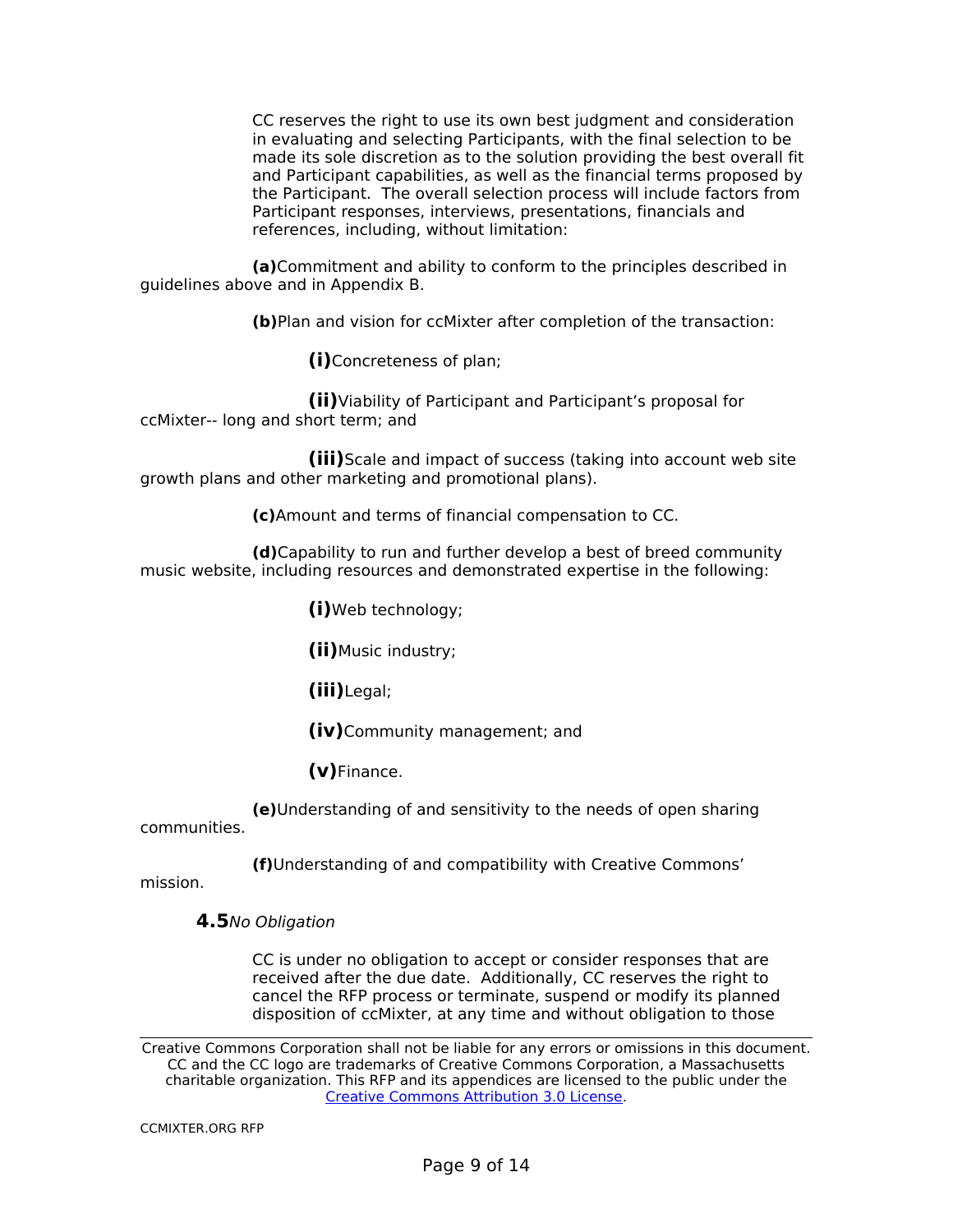Participants that have submitted responses to this RFP. This RFP does not obligate CC in any manner.

#### **4.6**Supplemental Terms and Conditions

Responses that include terms and conditions in addition to those contained herein will be evaluated, however any additional terms or conditions that conflict with those contained in this RFP or that would diminish CC's rights (under any contract or otherwise) will be rejected. CC may refuse to include any such terms or conditions in any contract that CC may execute with a Participant. The Participant's response must not contain terms or conditions that directly or indirectly limit CC's relief or remedies for the Participant's failure to perform its obligations.

#### **4.7**Expenses

Participant agrees that any costs incurred in the process of responding to this RFP, or in support of activities associated with this RFP, are to be borne fully by the Participant and will not be borne by or billed to CC.

#### **4.8**Compliance with Law; Non-Discrimination

CC expects Participants to comply with applicable law including the following: In preparing a proposal, Participants agree not to discriminate against any employee or applicant for employment with respect to hiring and tenure, terms, conditions, or privileges of employment, or any matter directly or indirectly related to employment, because of race, religion, color, sex, age, handicap, veteran status or national origin or otherwise as prohibited by law.

#### **4.9** Warranty

**CC does not make any warranty, express, implied or statutory, with respect to the information provided in this RFP or on which the RFP is based or any of the assets described herein, and expressly disclaims the implied warranties of merchantability, fitness for a particular purpose and noninfringement.**

#### **4.10**Assignment

This RFP and any agreement entered into as a result of this RFP may not be assigned in whole or in part, without the express written consent of CC.

#### **4.11**Independent Contractor Relationship

Creative Commons Corporation shall not be liable for any errors or omissions in this document. CC and the CC logo are trademarks of Creative Commons Corporation, a Massachusetts charitable organization. This RFP and its appendices are licensed to the public under the Creative Commons Attribution 3.0 License.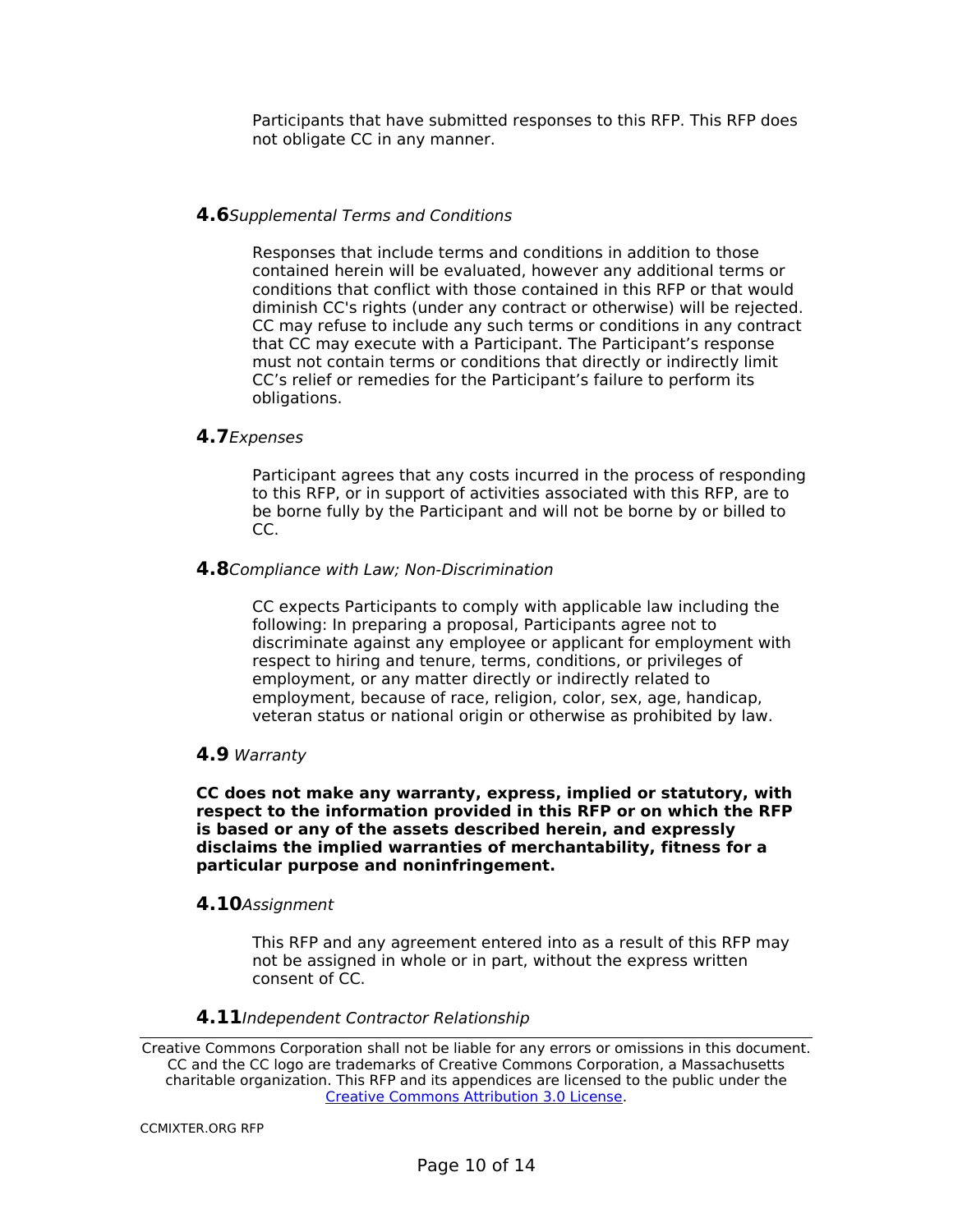The Participant is and shall perform under this RFP as an independent contractor, and as such, shall have and maintain complete control over all of its employees, agents and operations. Neither the Participant nor anyone employed by it shall be, represent, act, and purport to act or be deemed to be the agent, representative, employee or servant of CC.

#### **4.12**Confidentiality; Publicity

At any stage in the process, either party may propose entering into a nondisclosure agreement in order to protect sensitive or confidential information. Except as may otherwise be expressly limited by the terms and conditions of a nondisclosure agreement, Participant acknowledges and agrees that CC may publicly disclose any information provided by Participant during the RFP process, including any information contained in a Participant's response to this RFP.

Notwithstanding the foregoing or any nondisclosure agreement entered into between CC and any Participant, CC may disclose any information provided by Participant or otherwise relating to Participant as required, in CC's determination, by law, regulation, or order or requirement of a court, administrative agency, or other governmental body including, without limitation, for CC to comply with applicable tax, nonprofit or charitable organization law.

By submitting a response to this RFP, Participant agrees to the terms and conditions stated herein.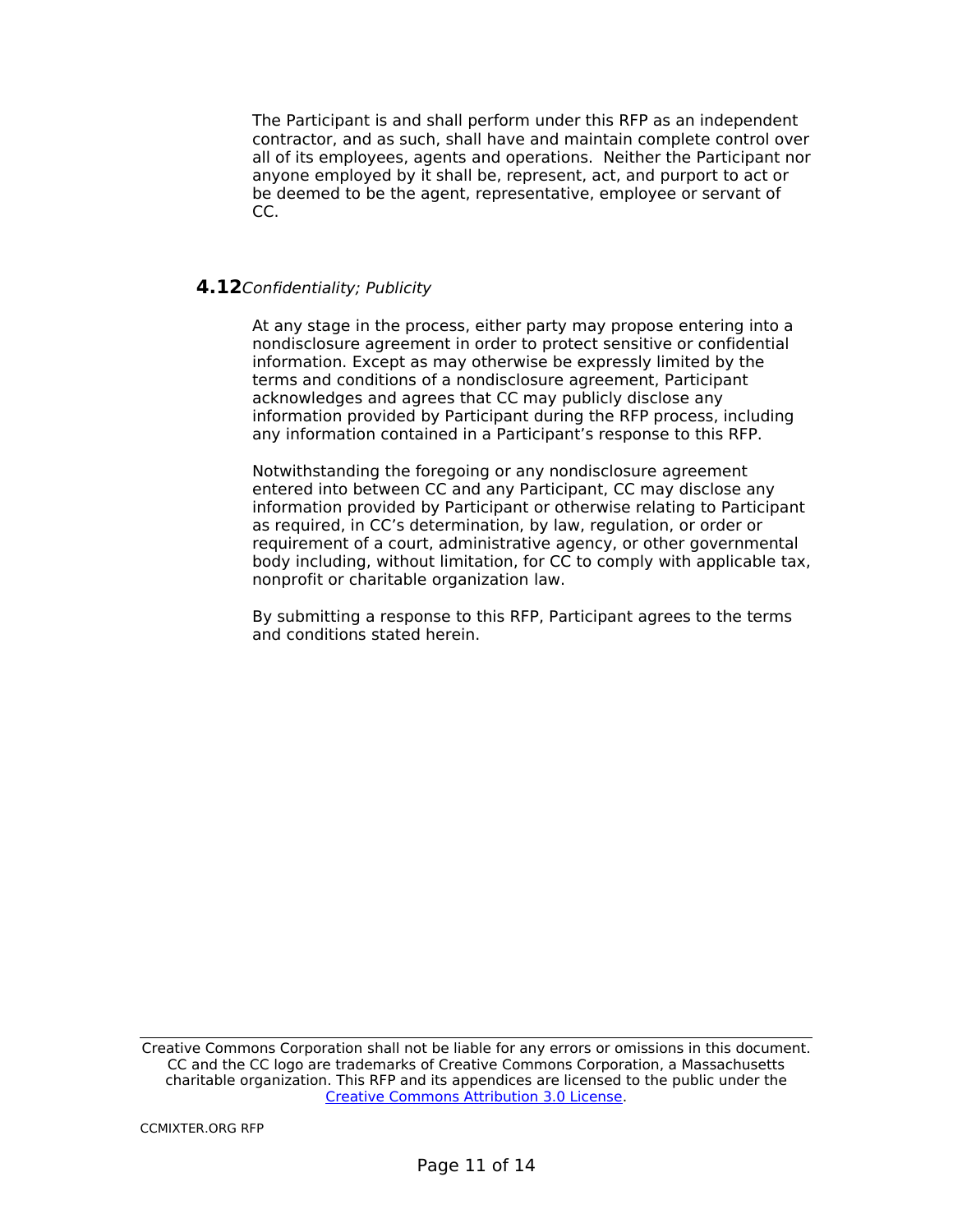#### **Appendix A: ccMixter Assets**

The following are the intellectual property assets relating to ccMixter to be transferred or licensed:

1. ccMixter.org and ccMixter.net domain names.

2. Web site design content to the extent owned by CC but excluding all trademarks, logos and CC licenses. For clarity, the sampling license and other CC licenses are not a part of this deal, nor are any rights to administer or offer such licenses.

3. Other web site content under CC license subject to the terms of the applicable license.

4. User database, transfer subject to ccMixter privacy policy and user opt-in.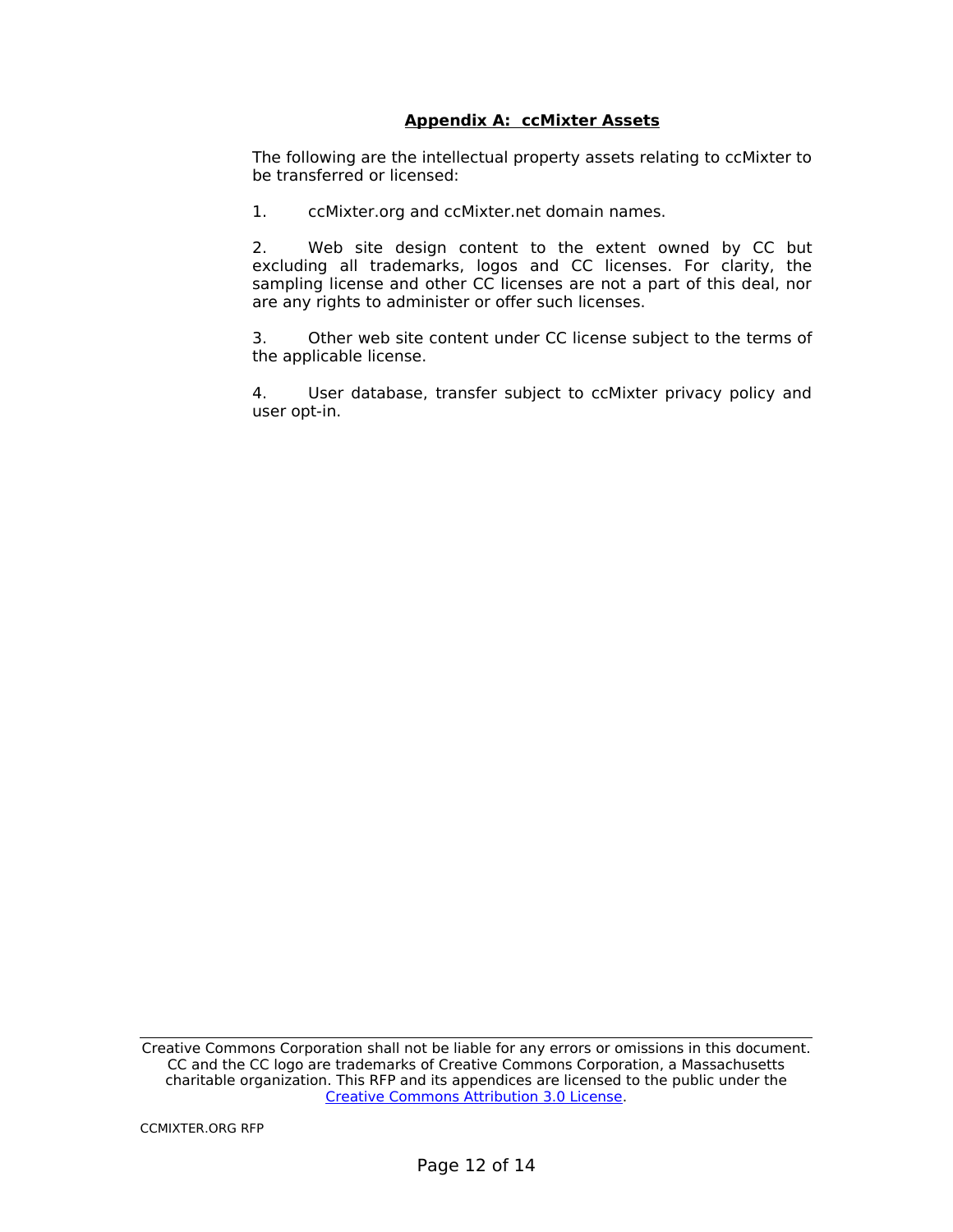#### **Appendix B: Commercial Terms**

The following terms shall be included as material terms in any successfully negotiated definitive agreement between CC and Participant.

 Participant's use of ccMixter must conform to the following principles specified by CC's founder, Larry Lessig, at http://lessig.org/blog/2007/11/ccmixter\_thinking\_about\_where.html (provided that the following is not intended to limit any proposals similar to those mentioned in the foregoing blog post):

**1.1**CC will not profit off of CC artists: We're not an agency; we will set up no arrangement where the success of CC artists translates into financial success for CC. We're happy to receive gifts from our community; we're not about to receive commissions. We are therefore keen to restructure ccMixter so that any commercial benefit flowing to CC artists won't seem an indirect benefit to CC.

**1.2**ccMixter will never lose its current commerce-free face. It will always be "free" in both the costless and free-speech sense. It will never have ads. It will always be an ".org". The community that exists there now can continue just as it exists now. No one will have to make any change to how they contribute to the ccMixter community, if no change is what they want.

**1.3**Any change in ccMixter will be completely transparent, and only with the support of its community. The transparent part of this is simple. The support of the community part is complicated by fiduciary obligations imposed upon a non-profit like CC. But we will work hard to make sure that we do only what the community believes (properly interpreted of course) makes sense. Our ultimate aim here is to enable more for that community. We achieve that aim by understanding it.

**1.4**All the software and creative work will always remain "free": First, the (award-winning) code is free (licensed under the GPL); we will contribute the copyrights to that code to the GNU Project as soon as we can convince the Free Software Foundation of the capabilities of the maintainer. Second, the music is free (all licensed under terms that permit at least noncommercial sharing and remix).

- Participant's operation of ccMixter must be consistent with the ccMixter.org terms (available at http://ccmixter.org/terms) and privacy policy (available at http://ccmixter.org/privacy), and shall be subject to the opt-in by members of the ccMixter community on an individual basis.
- In order to maintain the openness of the proposal process, Participant must disclose any affiliation with ccMixter.org, CC, its Board of Directors, employees or consultants.
- Any definitive agreement will include, without limitation, the following:

Creative Commons Corporation shall not be liable for any errors or omissions in this document. CC and the CC logo are trademarks of Creative Commons Corporation, a Massachusetts charitable organization. This RFP and its appendices are licensed to the public under the Creative Commons Attribution 3.0 License.